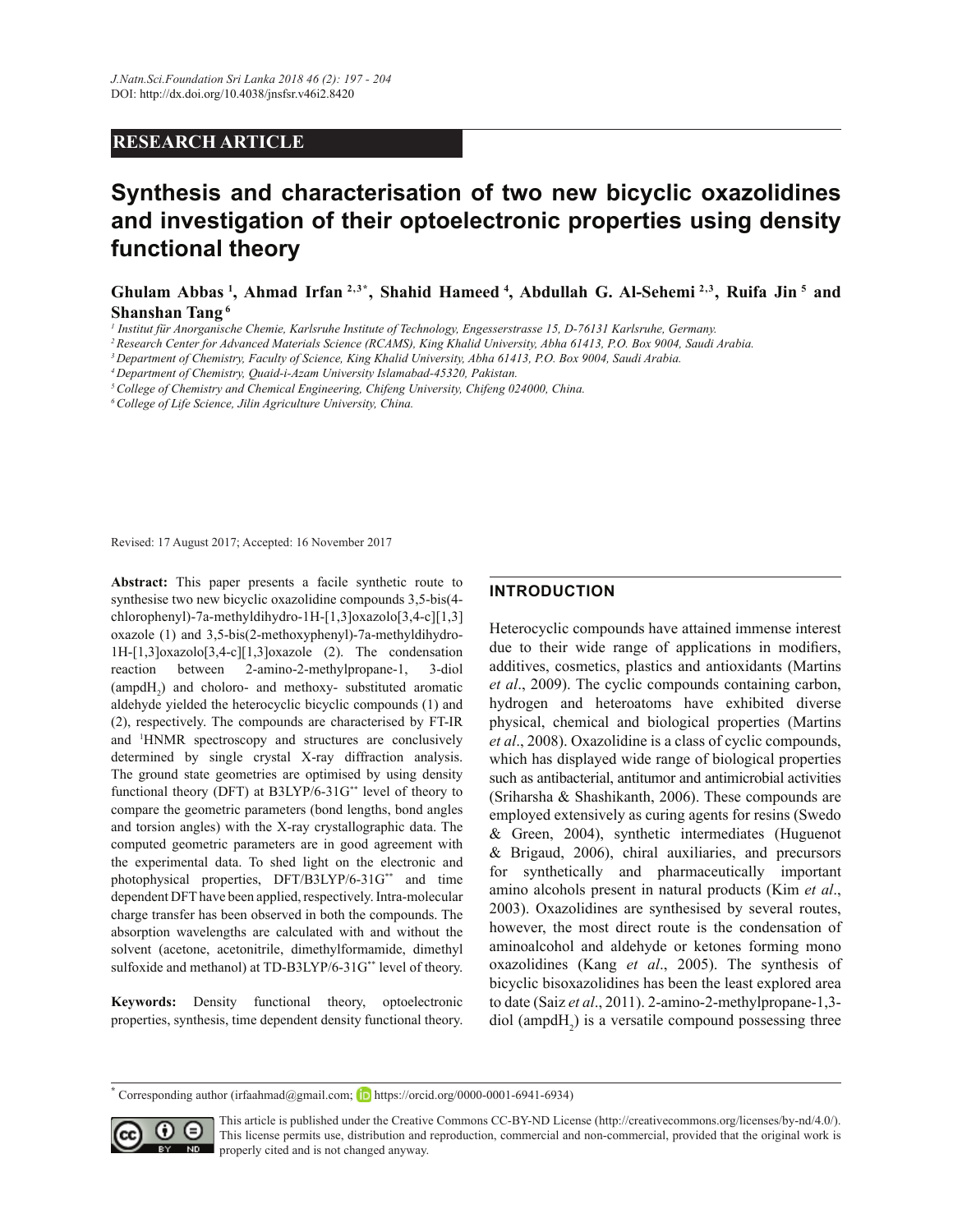nucleophiles, which is considered as a suitable substrate for cycloaddition reactions giving five membered saturated heterocyclic compounds (Peera & TomLinson, 2015). Two equivalents of the same aldehyde are used in both steps to form heterocyclic compounds (Bergmann, 1953). Previously, we reported ampd $H<sub>2</sub>$  as a ligand to synthesise tetranuclear lanthanide coordination complexes exhibiting single molecule magnet (SMM) behaviour (Abbas *et al*., 2012).

Herein, we report the synthesis of new bicyclic oxazolidines obtained by the reaction of ampdH, with p-chloro-benzaldehyde and o-methoxy benzaldehyde. The structures of resulting compounds were elucidated by spectroscopic techniques as well as single crystal X-ray diffraction. The ground state geometers were optimised using density functional theory (DFT) at B3LYP/6-31G\*\* level of theory to compare the geometric parameters (bond lengths, bond angles and torsion angles) with the X-ray crystallographic data.

# **METHODOLOGY**

All chemicals and reagents were purchased from Acros, Germany with 98  $\%$  purity and used without further purification. The elemental analyses  $(C, H, N)$  were performed using an Elementar Vario EL analyser. FT-IR  $(450 - 4000$  cm) spectra were recorded on a Thermonicolet 6700, USA FT-IR spectrometer. <sup>1</sup>HNMR spectra were recorded on a Bruker Avance 300 MHz spectrometer and calibrated to residual solvent peaks. The electronic spectra were recorded on Labomed UVD2300 UV/ Vis spectrophotometer. Single crystal XRD data were collected on an Oxford-Diffraction diffractometer, equipped with a charge - coupled device (CCD) area detector and a graphite monochromator utilising MoK- $\alpha$ radiation ( $\lambda$  = 0.71073 Å).

# Synthesis of 3,5-bis(4-chlorophenyl)-7amethyldihydro-1H-[1,3]oxazolo[3,4-c][1,3]oxazole (1)

To a well stirred solution of chlorobenzaldehyde (2 mmol in 10 mL absolute ethanol) a solution of 2-amino-2 methyl-1,3-propandiol (1 mmol in 10 mL ethanol) was added and refluxed for 3 h. The resulting mixture was cooled at room temperature and kept undisturbed. Colourless needle like crystals of compound (1) separated out overnight. Yield 87%: Anal. Calc. for  $C_{18}H_{17}Cl_2NO_2$ :  $C$ , 61.72 H, 4.89 N, 3.99 found:  $C$ , 61.67 H, 4.81 N, 3.87. FT-IR (KBr cm<sup>-1</sup>) 2954 (C-H), 3097 (C-H str), 1489  $(C=C)$ , 1375 (C-H), 1142 (C-N), 1074 (C-O). <sup>1</sup>H NMR (300 MHz, CDCl<sub>3</sub>):  $\delta$  7.33-7.27 (2H, m), 7.26-7.18 (4H, m), 7.13-7.08 (2H, m), 5.58 (1H, s), 5.18 (1H, s), 4.10

 $(1H, d)$ , 3.88  $(1H, d)$ , 3.85  $(1H, d)$ , 3.65  $(1H, d)$ , 1.45  $(3H, s)$ .

## Synthesis of 3,5-bis(2-methoxyphenyl)-7a**methyldihydro-1H-[1,3]oxazolo[3,4-c][1,3]oxazole (2)**

To a well stirred solution of methoxybenzaldehyde (2 mmol in 10 mL absolute ethanol) a solution of 2-amino-2-methyl-1,3-propandiol (1 mmol in 10 mL ethanol) was added and refluxed for 3 h. The resulting mixture was cooled and kept overnight. Colourless needle like crystals of compound (2) separated out. Yield 85 %: Anal. Calc. for  $C_{20}H_{23}NO_4$ : C, 70.36 H, 6.79 N, 4.10 found: C, 70.25 H, 6.68 N, 4.03. FT-IR (KBr cm<sup>-1</sup>) 2970 (C-H), 3095 (C-H str), 1489 (C=C), 1158 (C-N), 1080 (C-O) <sup>1</sup>H NMR (300 MHz, CDCl<sub>3</sub>): δ 7.78-7.68  $(3H, m)$ , 7.18-7.10 (2H, m), 6.99-6.83 (3H, m), 5.70 (1H, s), 5.69 (1H, s), 4.08 (1H, d), 3.86 (1H, d), 3.84 (1H, d),  $3.62$  (1H, d), 3.48 (3H, s), 3.34 (3H, s), 1.55 (3H, s).

Colourless needles of compound (1) suitable for analysis by X-ray diffraction (XRD) were obtained. All the measurements were performed using  $Mo-K\alpha$ radiation ( $\lambda = 0.71073$  Å) at 100 K. Compound (1) crystallised in orthorhombic crystal system with space group *Pbca*, and the cell parameters were;  $a = 6.0577(7)$ Å, b = 20.850 (2) Å, c = 25.272 (2) Å, V = 3191.9 (6)  $\AA^3$ , Z = 8, crystal density = 1.458 mg m<sup>-3</sup>, and absorption coefficient  $\mu = 0.42$  mm<sup>-1</sup>. A total of 12362 reflections were measured ( $\theta_{\text{max}} = 25.0$ ), ( $R_{\text{int}} = 0.109$ ) with 1839 reflections with  $I > 2\sigma(I)$ . The structure was solved by direct methods using SIR92 (Cascarano et al., 1994) and refined on  $F^2$  using full-matrix least squares using SHELXL97 (Sheldrick, 1997). The final R indices of  $R$ <sup>1</sup> = 0.059 and  $wR$ <sup>2</sup> = 0.156 were obtained.

Compound (2) crystallised as monoclinic colourless needles with space group  $P2<sub>1</sub>/c$ . All the measurements were performed using Mo-K $\alpha$  radiation ( $\lambda$  = 0.71073 Å) at 100 K. Crystal cell parameters were;  $a = 11.2388(7)$  $\AA$ , b = 9.8455 (7)  $\AA$ , c = 15.5764 (10)  $\AA$ , V = 1716.4 (2)  $\AA^3$ , Z = 4, crystal density = 1.321 mgm<sup>-3</sup>, and absorption coefficient  $\mu = 0.09$  mm<sup>-1</sup>. A total of 7595 reflections were measured ( $\theta_{\text{max}} = 25.0$ ), ( $R_{\text{int}} = 0.027$ ) with 2678 reflections with  $I > 2\sigma(I)$ .

#### **Computational details**

Among density functional theory (DFT) functionals B3LYP is a good choice, which provides the best description of the geometries (Gruhn et al., 2002; Sánchez-Carrera et al., 2006; Irfan et al., 2017a; b). In the present study, the ground state  $(S_0)$  geometries were optimised by DFT/B3LYP (Lee et al., 1988; Miehlich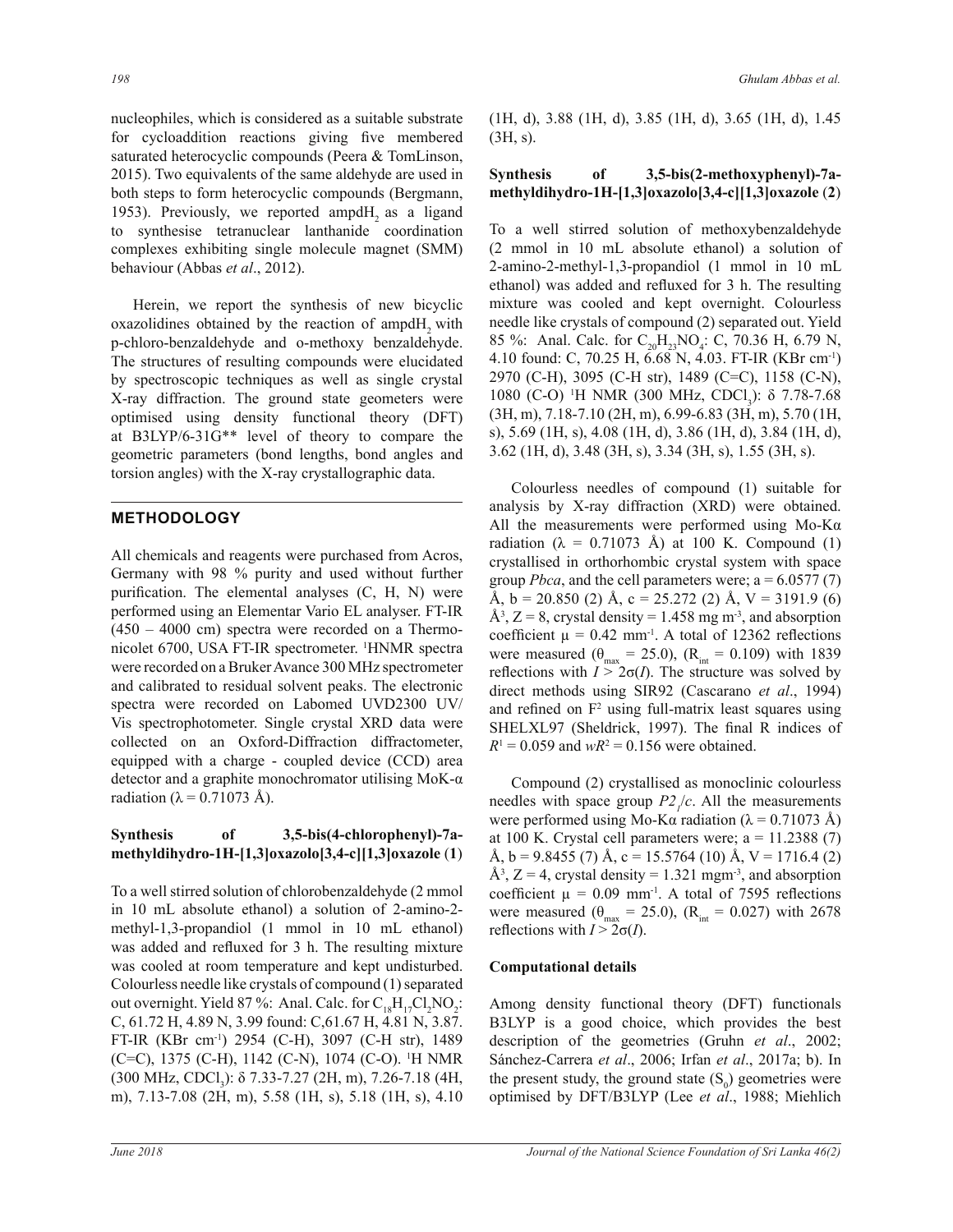et al., 1989; Becke, 1993) and 6-31G\*\* basis set (Petersson et al., 1988). The frequency calculations were performed at the same level of theory. No imaginary frequency was noticed, which reveal that the optimised structures were reliable for further investigations. To compute the absorption wavelengths  $(\lambda)$ , time dependent DFT was applied which has been proved as an efficient and accurate approach (Matthews et al., 1996; Irfan,  $2013$ ;  $2014$ ; Irfan *et al.*,  $2016$ ). All the calculations were performed using Gaussian16 package (Frisch, 2016).

# **RESULTS AND DISCUSSION**

Different synthetic strategies are opted to design bis oxazolidine compounds, which lead to obtain the target molecules using the same aldehyde in two steps. The important feature was to use the same carbonyl group in both steps of the synthesis as reported by Crab et al. (1973). Bicyclic oxazolidines were obtained by reaction of ampdH<sub>2</sub> with p-chloro-benzaldehyde and o-methoxy benzaldehyde. The cyclisation was carried out at elevated temperatures. Two equivalents of each aldehyde were used to obtain desired products. The stepwise synthesis of compounds (1) and (2) using ampdH, is given in Figure 1. The reactions were performed under thermodynamic control and monitored through thin layer



Figure 1: Reaction scheme for the synthesis of compounds (1) and  $(2)$ 

chromatography (TLC). Both compounds were isolated as crystalline products in a single solvent; e.g. ethanol giving good yield and purity.

#### **Crystal structures analysis**

The crystal structure of compounds (1) and (2) were solved and refined in orthorhombic and monoclinic crystal systems with space group Pbca and  $P2_{1}/c$ , respectively. The crystal XRD data and refinement parameters of both compounds are given in Table 1 for better comparison.

The Oak Ridge thermal ellipsoid plot (ORTEP) view for compounds  $(1)$  and  $(2)$  are shown in Figure 2, while crystal structure unit cells are shown in Figure 3. The XRD analysis reveals that for compound (1), the centroids of two oxazoline rings (facing one another) are at a distance of 1.77 Å, whereas for compound  $(2)$  the distance between the centres of two oxazoline rings is  $1.73$  Å (Figure S1 - supplementary information). Bond lengths for compounds  $(1)$  and  $(2)$  are given in Tables 2 and 3, respectively.

#### **Geometries**

The geometrical parameters, bond lengths, bond angles, dihedral angles as well as dipole moments are presented in Table 4. The optimised geometrical parameters are in good agreement with the crystal structure parameters (atom numbering scheme, Figure S2 - supplementary information). By substituting the methoxy groups at phenyl rings, we observed the major change in N1-C7 bond length of compound (2), which shortened by 0.019 Å; the C7-N1-C14 bond angle decreases by  $3.25^{\circ}$ and torsion angles C4-C7-N1-C14/C4-C7-O2-C15 increases/decreases 33.27/72.07° compared to compound (1). The trend to increase the dipole moment was observed in the following order: compound  $(2)$  < compound  $(1)$ . In compound (2), a smaller dipole moment was observed. which has the methoxy groups at phenyl rings. It was found that the introduction of the Cl groups at phenyl rings would boost up the dipole moment.

#### **Electronic properties**

Figure 4 illustrates the distribution pattern of the frontier molecular orbitals; highest occupied molecular orbitals (HOMOs) and lowest unoccupied molecular orbitals (LUMOs). In compounds (1) and (2), HOMO density is distributed on the phenyl ring and N atom of the central core while LUMO is distributed on both end phenyl rings. Most of the charge is transferred from central core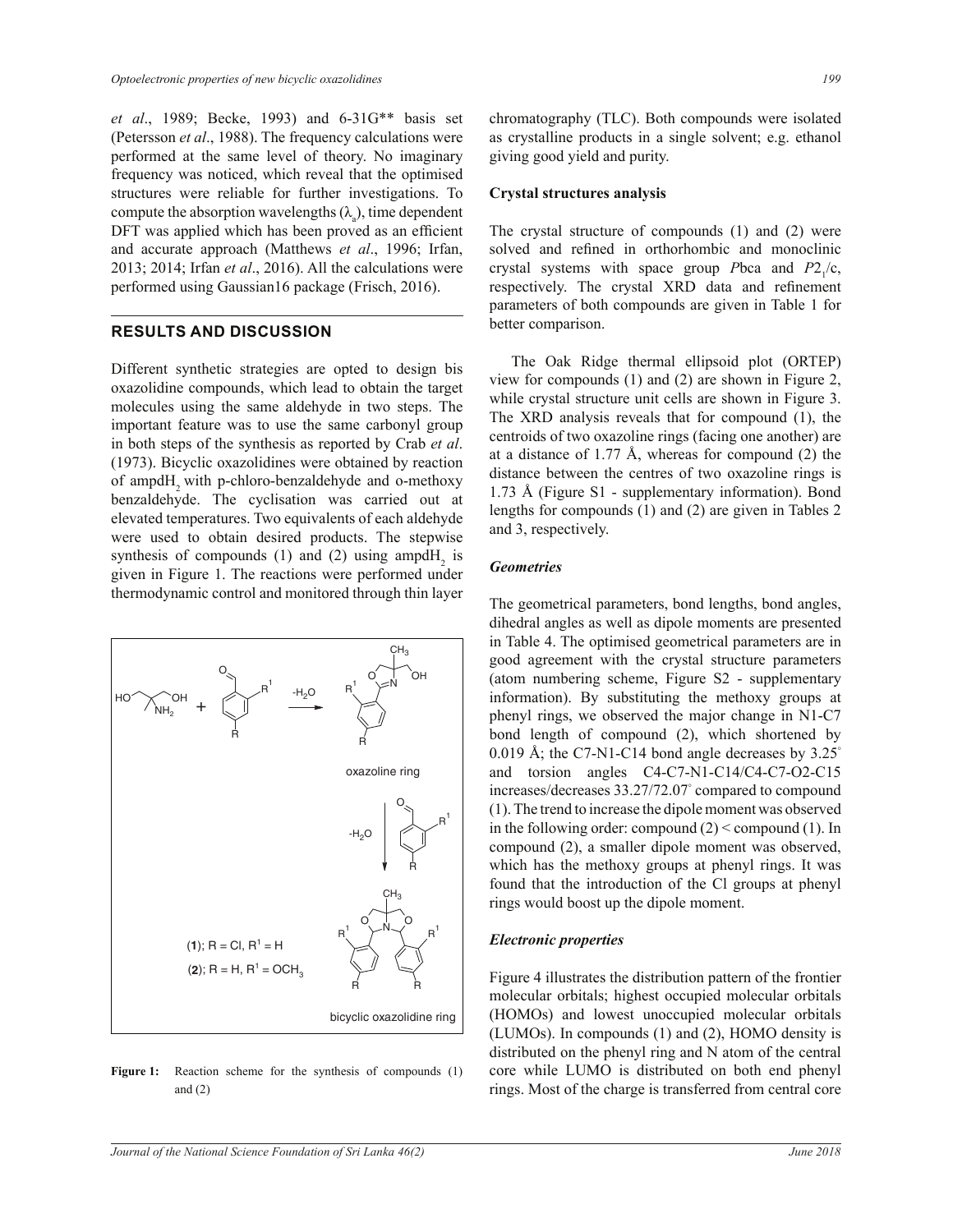and  $N$  atom to phenyl moieties in compound  $(1)$ , while in compound (2), charge is transferred from phenyl to phenyl moiety. Intra-molecular charge transfer (ICT) has been observed in both systems. The  $E_{\text{gap}}$  of these compounds were calculated at the B3LYP/6-31G\*\* level of theory. The substitution of methoxy at phenyl ring increases the HOMOs and LUMOs energies compared to the Cl substituted derivative.



**Figure 2:** ORTEP plot of (a) compound (1) and (b) compound (2). Thermal ellipsoids are drawn at 50 % probability level



**Figure 3:** Crystal packing diagrams of (a) compound (1) and (b) compound (2). Hydrogen bond contacts are indicated with cyan dotted lines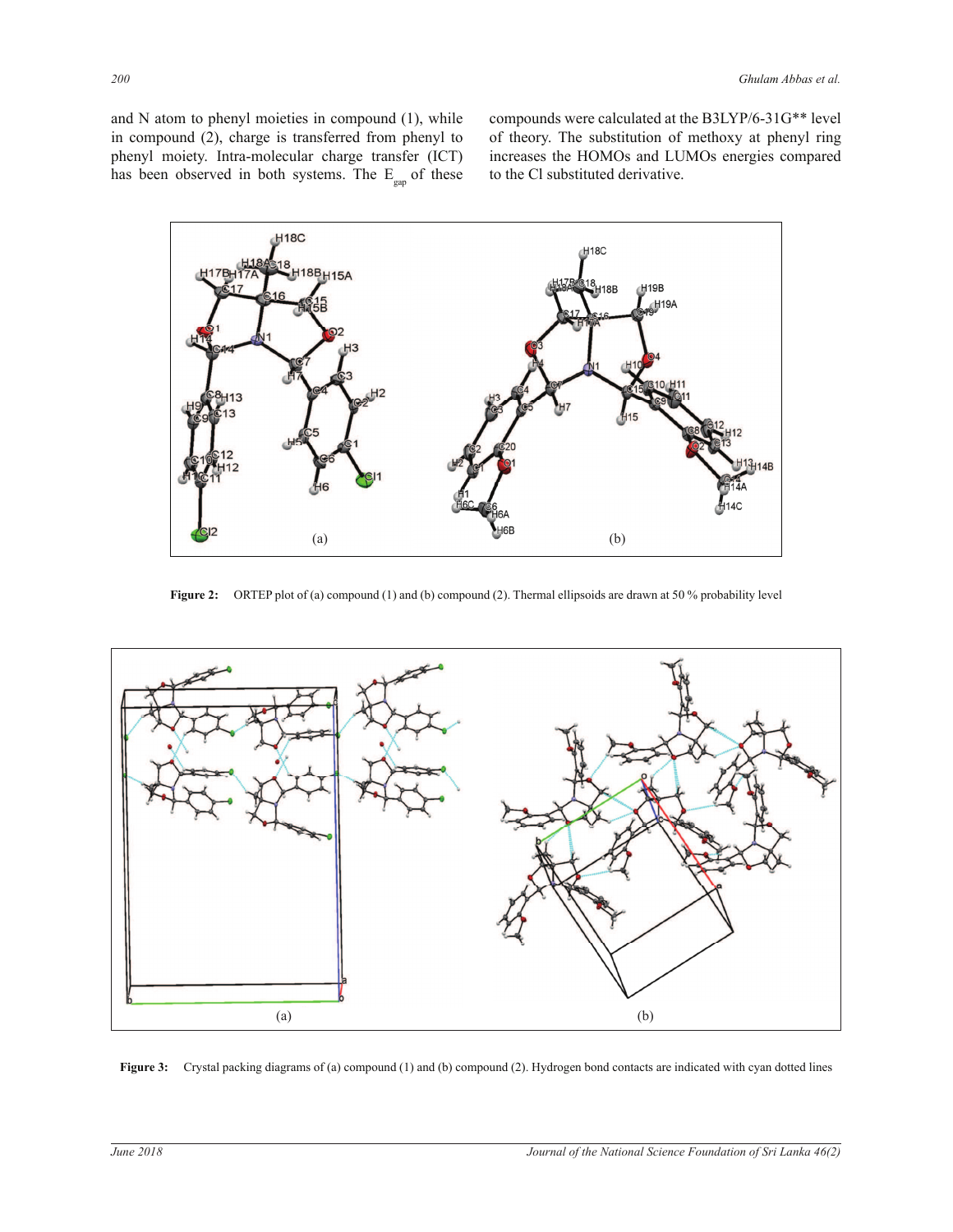| Compound                             | Compound (1)<br>Compound (2)   |                                |
|--------------------------------------|--------------------------------|--------------------------------|
| Formula                              | $C_{18}H_{17}Cl_2NO$           | $C_{20}H_{23}NO_4$             |
| Formula weight                       | 350.23                         | 341.39                         |
| Crystal size (mm)                    | $0.15 \times 0.03 \times 0.02$ | $0.13 \times 0.06 \times 0.02$ |
|                                      | Orthorhombic                   | Monoclinic                     |
| Crystal system                       | Pbca                           |                                |
| Space group                          |                                | P2/c                           |
| a[A]                                 | $6.0577(7)$ Å                  | 11.2388 (7) Å                  |
| $b[\AA]$                             | $20.850(2)$ Å                  | $9.8455(7)$ Å                  |
| c[A]                                 | $25.272(2)$ Å                  | $15.5764(10)$ Å                |
| $V[A^3]$                             | 3191.9(6)                      | 1716.4(2)                      |
| Z                                    | 8                              | $\overline{4}$                 |
| Density (Dx Mg $m^{-3}$ )            | 1.458                          | 1.321                          |
| F(000)                               | 1456                           | 728                            |
| $T$ [K]                              | 100                            | 100                            |
| $\mu$ [mm <sup>-1</sup> ]            | 0.42                           | 0.09                           |
| $\theta$ range $\lceil \circ \rceil$ | $3.6 - 25.6$                   | $3.0 - 29.5$                   |
| $\boldsymbol{h}$                     | $-7 \rightarrow 7$             | $-10 \rightarrow 13$           |
| $\boldsymbol{k}$                     | $-24 \rightarrow 22$           | $-11 \rightarrow 11$           |
| I                                    | $-28 \rightarrow 30$           | $-18 \rightarrow 18$           |
| Measured reflections                 | 12362                          | 7595                           |
| Independent reflections              | 2803                           | 3015                           |
| $R_{\rm int}$                        | 0.109                          | 0.027                          |
| Parameters                           | 216                            | 234                            |
| S                                    | 1.02                           | 1.07                           |
| Reflections with $I > 2\sigma(I)$    | 1839                           | 2678                           |
| $R[F^2 > 2\sigma(F^2)]$              | 0.059                          | 0.040                          |
| $wR(F^2)$                            | 0.156                          | 0.102                          |
|                                      |                                |                                |

Table 1: Summary of data collection and refinement parameters for compounds (1) and  $(2)$ 

Table 2: Bond lengths for compound  $(1)$  in  $(\hat{A})$ 

| Parameters    | Bond lengths | Parameters  | Bond lengths |
|---------------|--------------|-------------|--------------|
|               |              |             |              |
| $O1 - C14$    | 1.432        | $C4-C7$     | 1.506        |
| $O2 - C15$    | 1.423        | $C5-C6$     | 1.381        |
| $O2 - C7$     | 1.425        | $C8-C9$     | 1.381        |
| $Cl1-C1$      | 1.747        | $C8 - C13$  | 1.397        |
| $Cl2$ — $Cl1$ | 1.743        | $C8-C14$    | 1.507        |
| $N1 - C14$    | 1.476        | $C9 - C10$  | 1.391        |
| $N1-C7$       | 1.492        | $C10 - C11$ | 1.385        |
| $N1 - C16$    | 1.498        | C11-C12     | 1.382        |
| $C1-C2$       | 1.374        | $C12 - C13$ | 1.383        |
| $C1-C6$       | 1.384        | $C15 - C16$ | 1.524        |
| $C2-C3$       | 1.398        | $C16 - C18$ | 1.520        |
| $C3-C4$       | 1.382        | $C16 - C17$ | 1.540        |

#### Spectroscopic analysis

The computed absorption wavelengths at TD-B3LYP/6-31G\*\* level of theory have been tabulated in Table 5. Compound (1) showed four absorption peaks from 231  $-245$  nm while compound (2) showed two absorption peaks at 214 nm and 245 nm. Moreover, no significant effect of solvent polarity on the absorption wavelengths and oscillator strengths is observed in studied compounds. The synthesis of compounds  $(1)$  and  $(2)$  are also witnessed in their NMR spectra. All the hydrogen atoms of the oxazolidine ring system were non-equivalent, and therefore, a separate signal was observed for each proton. The hydrogen atom flanked by the O- and N-atoms were most deshielded due to the inductive effect of two electron withdrawing groups and resonated in the range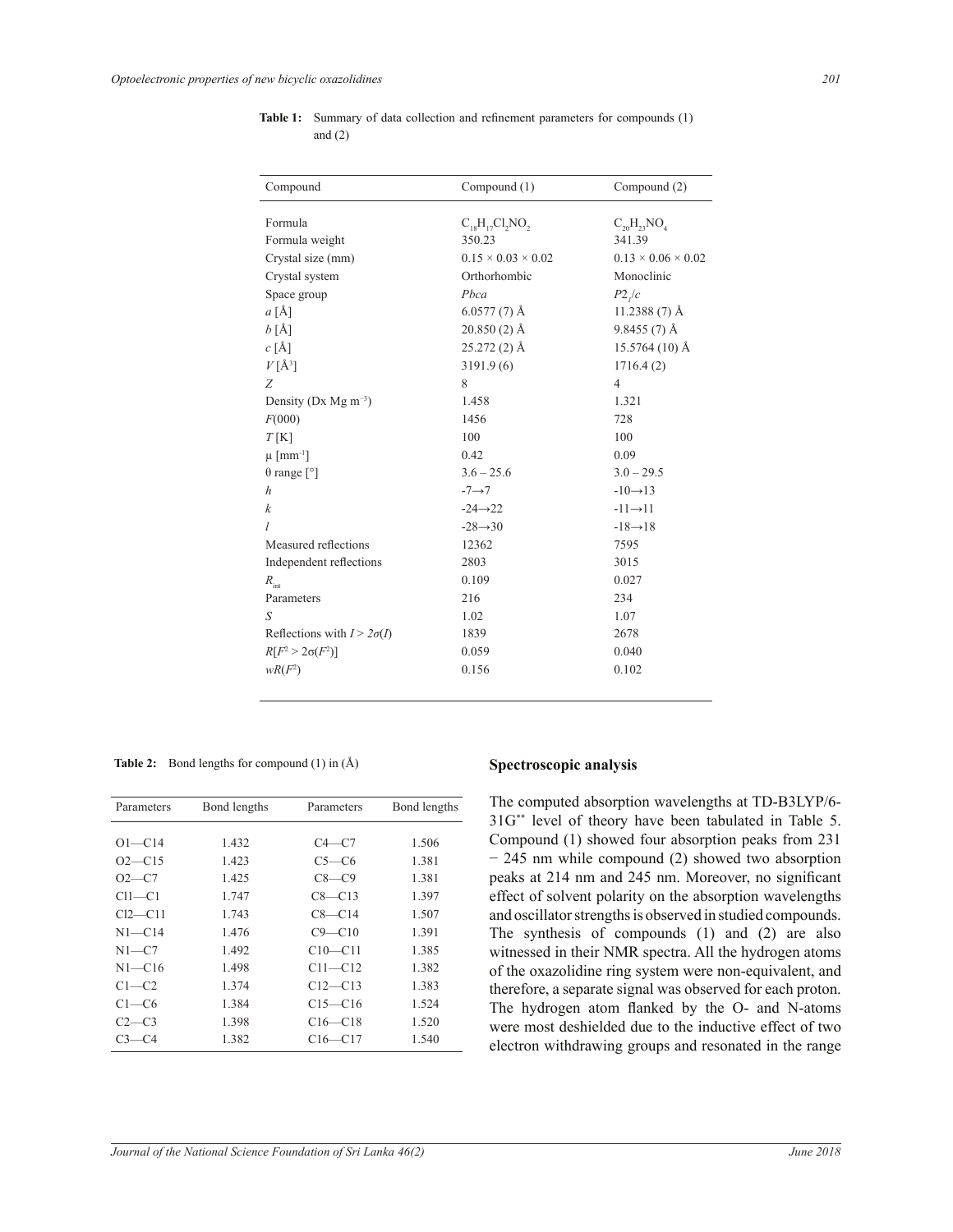**Table 3:** Bond lengths for compound  $(2)$  in  $(\AA)$ 

| Bond lengths | Parameters   | Bond lengths               |
|--------------|--------------|----------------------------|
|              |              | 1.377                      |
| 1.428        |              | 0.930                      |
| 1.461        | $C12 - C13$  | 1.384                      |
| 1.471        | $C12 - H12$  | 0.930                      |
| 1.494        | $C13 - H13$  | 0.930                      |
| 1.388        | $C14 - H14A$ | 0.960                      |
| 1.389        | $C14 - H14B$ | 0.960                      |
| 0.930        | C14-H14C     | 0.960                      |
| 1.376        | $C15 - H15$  | 0.983                      |
| 0.930        | $C16 - C18$  | 1.514                      |
| 1.379        | $C16 - C17$  | 1.520                      |
| 0.930        | $C16 - C19$  | 1.520                      |
| 1.390        | $C17 - H17A$ | 0.970                      |
| 0.930        | $C17 - H17B$ | 0.970                      |
| 1.397        | $C18 - H18A$ | 0.960                      |
| 1.505        | $C18 - H18B$ | 0.960                      |
| 0.960        | $C18 - H18C$ | 0.960                      |
| 0.960        | C19-H19A     | 0.970                      |
| 0.960        | $C19 - H19B$ | 0.970                      |
| 0.988        |              |                            |
|              | 1.427        | $C11 - C12$<br>$C11 - H11$ |



Figure 4: Representation of HOMOs and LUMOs density of studied compounds at B3LYP/6-31G<sup>\*\*</sup> level of theory

| <b>Table 4:</b> The experimental (Exp.) as well as ground states computed bond lengths $(A)$ , |
|------------------------------------------------------------------------------------------------|
| bond angles (in degree) and torsion angles (in degree) at B3LYP/6-31G** level                  |
| of theory                                                                                      |

|                      | Opt            | Exp.   | Opt          | Exp.   |
|----------------------|----------------|--------|--------------|--------|
|                      | Compound (1)   |        | Compound (2) |        |
|                      | Bond lengths   |        |              |        |
| $N1 - C7$            | 1.485          | 1.492  | 1.466        | 1.461  |
| $N1 - C14$           | 1.475          | 1.476  | 1.486        | 1.471  |
| $O1 - C14$           | 1.429          | 1.432  | 1.425        | 1.428  |
| $O1 - C17$<br>1.421  |                | 1.429  | 1.420        | 1.427  |
| $O2 - C7$            | 1.422          | 1.424  | 1.442        | 1.440  |
| $O2 - C15$           | 1.419          | 1.423  | 1.419        | 1.424  |
| $C4-C7$              | 1.514          | 1.507  | 1.524        | 1.510  |
| $C8 - C14$           | 1.512          | 1.506  | 1.514        | 1.505  |
| $Cl1-C1$             | 1.760          | 1.747  |              |        |
| $Cl2-C11$            | 1.759          | 1.742  |              |        |
|                      | Bond angles    |        |              |        |
| $C7 - N1 - C14$      | 117.36         | 117.40 | 114.11       | 114.77 |
| $C14 - 01 - C17$     | 103.49         | 103.08 | 105.07       | 105.77 |
| $C7 - 02 - C15$      | 105.26         | 103.88 | 104.98       | 104.36 |
|                      | Torsion angles |        |              |        |
| $C4 - C7 - N1 - C14$ | 103.98         | 102.95 | 137.25       | 133.48 |
| $C4 - C7 - 02 - C15$ | 160.87         | 161.69 | 88.84        | 89.44  |
|                      | Dipole moments |        |              |        |
|                      | 4.11           |        | 1.57         |        |
|                      |                |        |              |        |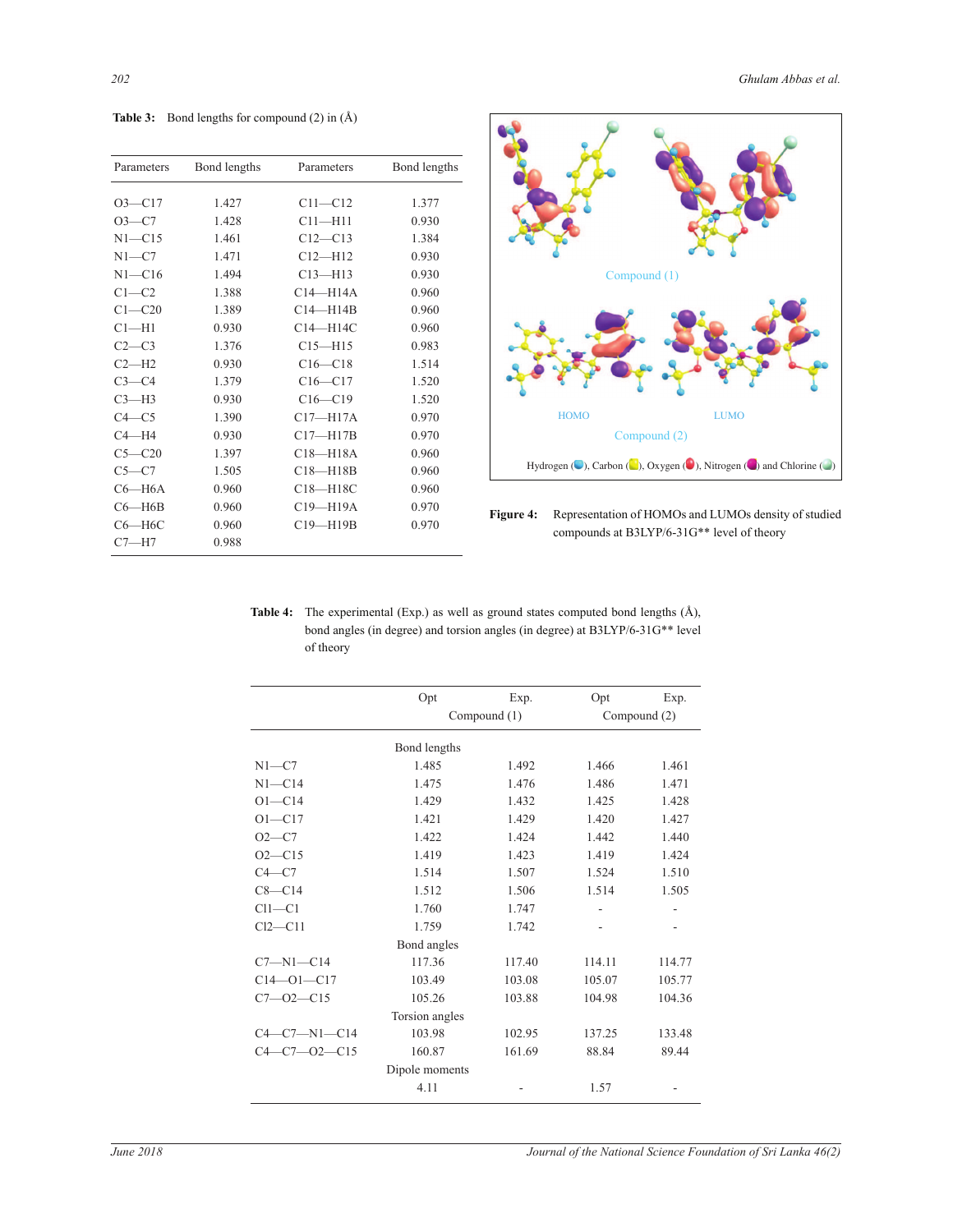**Table 5:** The calculated HOMO energies  $(E_{HOMO})$ , LUMO energies  $(E_{LUMO})$  and HOMO-LUMO energy gaps  $(E_{gap})$  in eV of  $1^{\circ}$ and  $2^b$  at the B3LYP/6-31G<sup>\*\*</sup>, absorption wavelengths  $(\lambda_a)$ (nm) and oscillator strengths  $(f)$  at TD-B3LYP/6-31G\*\* level of theories in different solvents

| Phase        | Compound (1) |                   |        | Compound (2)      |  |
|--------------|--------------|-------------------|--------|-------------------|--|
|              | f            | $\lambda_{\rm a}$ | f      | $\lambda_{\rm b}$ |  |
| Gas phase    | 0.1213       | 213               | 0.0502 | 214               |  |
|              | 0.1083       | 221               | 0.0745 | 245               |  |
|              | 0.0122       | 237               |        |                   |  |
|              | 0.0032       | 245               |        |                   |  |
| Acetone      | 0.0778       | 223               | 0.0629 | 215               |  |
|              | 0.0179       | 238               | 0.0917 | 247               |  |
|              | 0.0068       | 251               |        |                   |  |
| Acetonitrile | 0.0782       | 224               | 0.0607 | 215               |  |
|              | 0.0176       | 238               | 0.0909 | 246               |  |
|              | 0.0067       | 251               |        |                   |  |
| <b>DMF</b>   | 0.0829       | 224               | 0.0710 | 215               |  |
|              | 0.0186       | 238               | 0.0945 | 247               |  |
|              | 0.007        | 251               |        |                   |  |
| <b>DMSO</b>  | 0.0824       | 224               | 0.0697 | 215               |  |
|              | 0.0184       | 238               | 0.0939 | 247               |  |
|              | 0.007        | 251               |        |                   |  |
| Methanol     | 0.0772       | 224               | 0.0580 | 215               |  |
|              | 0.0174       | 238               | 0.0902 | 247               |  |
|              | 0.007        | 251               |        |                   |  |

 $^{\text{a}}$  E<sub>HOMO</sub>, E<sub>LUMO</sub> and E<sub>gap</sub> are -6.44, -0.62 and 5.82 eV, respectively.

 $^{\rm b}$  E<sub>HOMO</sub>, E<sub>LUMO</sub> and E<sub>gap</sub> are -5.78, -0.0003 and 5.78 eV, respectively.

of  $5.6$  to  $5.0$  ppm. The two protons in each methylene group are diastereotopic and appeared as doublets in the region from 4.1 to 3.6 ppm, a typical region for the protons of methylene units next to an oxygen atom. The aromatic protons in case of compound (1) resonated as four doublets each integrating to two protons, thus confirming the non-equivalence of two aromatic rings. However, two of the peaks were partially overlapping due to their comparable chemical shift values. In case of compound (2), the aromatic protons appeared as multiplets.

# **CONCLUSION**

We report a facile synthetic route to synthesise two novel bicyclic oxazolidine compounds 3,5-bis(4-chlorophenyl)- $7a$ -methyldihydro-1H-[1,3]oxazolo[3,4-c][1,3]  $oxazole$  (1) and  $3,5-bis(2-methoxyphenyl)-7a$ methyldihydro-1H-[1,3]oxazolo[3,4-c][1,3]oxazole  $(2)$ . The condensation reaction between 2-amino-2methyl-1,3-propandiol  $(AmpdH_2)$  and choloro- and methoxy-substituted aromatic aldehyde yielded bicyclic oxazolidines (1) and (2), respectively. These compounds were characterised using spectroscopic techniques as well as single crystal X-ray diffraction analysis. The B3LYP/6- $31G^{**}$  level of theory is a good choice to reproduce the experimental geometrical parameters. Intra-molecular charge transfer was observed in synthesised compounds. Moreover, no significant variation is observed on the absorption wavelengths by changing the solvent. The methoxy groups increased the energies of the highest occupied and unoccupied molecular orbitals.

#### **Acknowledgement**

Authors would like to acknowledge the support of the Research Center for Advanced Materials Science, King Khalid University, Kingdom of Saudi Arabia for this research through a grant RCAMS/KKU/005-18.

#### **Supplementary material**

CCDC 936163 contains the supplementary crystallographic data of compounds of this article. The data can be obtained free of charge *via http://www.ccdc. cam.ac.uk/conts/retrieving.html* or from the Cambridge Crystallographic Data Centre, 12 Union Road, Cambridge CB2 IEZ UK. Supplementary information associated with this article can be found in the online version.

## **REFERENCES**

- 1. Abbas G., Kostakis G.E., Lan Y. & Powell A.K. (2012). Synthesis and characterization of isostructural tetranuclear lanthanide complexes  $\left[ \text{Ln}_{4}(\mu 3-\mu)\right]$  $OH$ <sub>2</sub>(ampdH<sub>4</sub>)<sub>2</sub>(piv)<sub>10</sub>]  $4CH_3CN$  (Ln=Sm, Eu, Gd, Tb, Dy,  $H$ o, Er). *Polyhedron* 41(1):  $1 - 6$ . DOI: https://doi.org/10.1016/j.poly.2012.03.022
- 2. Altomare A., Cascarano G., Giacovazzo C., Guagliardi A., Burla M.C., Polidori G. & Camalli M. (1994). SIR92 - a program for automatic solution of crystal structures by direct methods. *Journal of Applied Crystallography* 27(3): 435.

DOI: https://doi.org/10.1107/S002188989400021X

- 3. Becke A.D. (1993). Density-functional thermochemistry. III. The role of exact exchange*. The Journal of Chemical Physics* 98(7):  $5648 - 5652$ . DOI: https://doi.org/10.1063/1.464913
- 4. Bergmann E.D. (1953). The oxazolidines. Chemical  $Reviews$  53(2): 309 - 352. DOI: https://doi.org/10.1021/cr60165a005